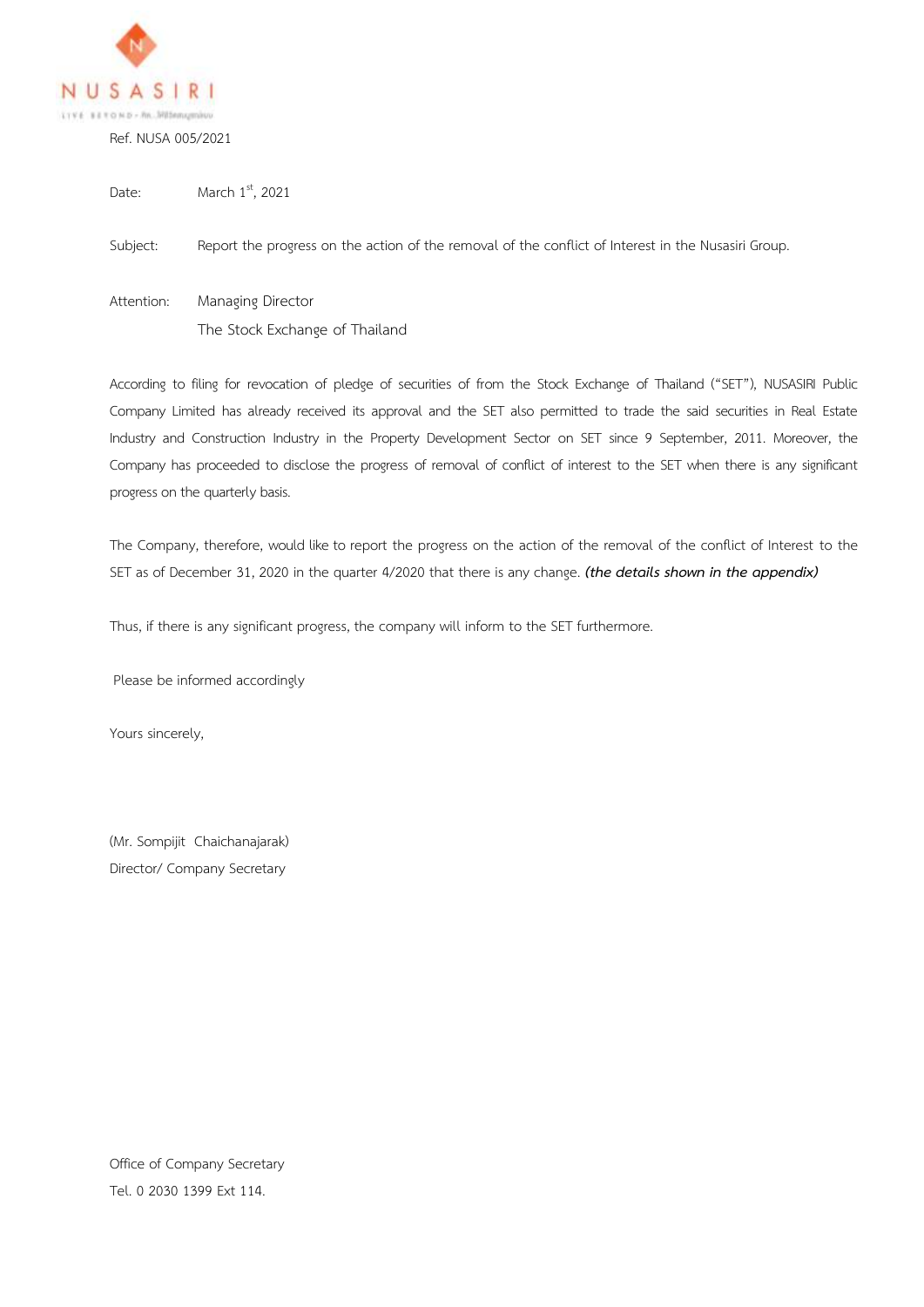## *Information as of December 31, 2020.* Attachment *Attachment*

| Right Owners of the Assets                                                                                   | Project / Type of Assets | Total of       | Current<br>Status of | Remark                                |  |  |  |
|--------------------------------------------------------------------------------------------------------------|--------------------------|----------------|----------------------|---------------------------------------|--|--|--|
|                                                                                                              |                          | unit           | Unit                 |                                       |  |  |  |
| 1. The Asset Group Waiting to be Finalized the Action by Court                                               |                          |                |                      |                                       |  |  |  |
| Mr. Visanu Thepcharoen                                                                                       | Bang Po Project,         | $\overline{2}$ | $\overline{2}$       | It is the road in the project,        |  |  |  |
|                                                                                                              | KN Realestate Co., Ltd.  |                |                      | waiting for transferring ownership    |  |  |  |
|                                                                                                              |                          |                |                      | to the Incorporation                  |  |  |  |
| KN Realestate Co., Ltd.                                                                                      | Bang Po Project,         | 25             | 5                    | - Transferred ownership in 2012 of    |  |  |  |
|                                                                                                              | KN Realestate Co., Ltd.  |                |                      | 20 plots.                             |  |  |  |
| KMP Property Co., Ltd.                                                                                       | A land at Pangnga        | $\mathbf{1}$   | $\mathbf 0$          | Transfer repayment to Thana chart     |  |  |  |
|                                                                                                              | province                 |                |                      | Bank, on September, 2015 of 1         |  |  |  |
|                                                                                                              |                          |                |                      | plot.                                 |  |  |  |
| Nusapraya Hotel and Spa                                                                                      | Jangwattan Donmuang      | 10             | $\overline{2}$       | - Sold of 3 plots in 2012.            |  |  |  |
| Co., Ltd.                                                                                                    | Project                  |                |                      | - Transferred ownership of 3 plots    |  |  |  |
|                                                                                                              |                          |                |                      | on March 22, 2013.                    |  |  |  |
|                                                                                                              |                          |                |                      | - Transferred ownership to the        |  |  |  |
|                                                                                                              |                          |                |                      | third party of 3 plot, title deed no. |  |  |  |
|                                                                                                              |                          |                |                      | 11617, 11613 and 2468 on March        |  |  |  |
|                                                                                                              |                          |                |                      | 27, 2013 as priority.                 |  |  |  |
|                                                                                                              |                          |                |                      | - Transferred ownership to the        |  |  |  |
|                                                                                                              |                          |                |                      | third Party of 1 plot, , title deed   |  |  |  |
|                                                                                                              |                          |                |                      | no. 11601 on April 27, 2016           |  |  |  |
|                                                                                                              |                          |                |                      | - Transferred ownership to the        |  |  |  |
|                                                                                                              |                          |                |                      | third Party of 1 plot, , title deed   |  |  |  |
|                                                                                                              |                          |                |                      | no. 11582                             |  |  |  |
| 2. The Asset Group of Public Utilities in the Projects and public service                                    |                          |                |                      |                                       |  |  |  |
| KMP Property Co., Ltd.                                                                                       | Krisana Rama 5 Project   | 5              | 5                    | Waiting for transferring ownership    |  |  |  |
|                                                                                                              |                          |                |                      | to the Incorporation                  |  |  |  |
| VS Property Co., Ltd.                                                                                        | Nusasiri Sathorn-Ring    | 5              | 5                    | Waiting for transferring ownership    |  |  |  |
| (Presently VS Best Cars Co.,                                                                                 | Road Project             |                |                      | to the Incorporation                  |  |  |  |
| Ltd.)                                                                                                        |                          |                |                      |                                       |  |  |  |
| Nusasiri Co., Ltd. (Presently                                                                                | Nusasiri Sathorn-Pinklao | 5              | 5                    | Waiting for transferring ownership    |  |  |  |
| The Success Herritage                                                                                        | Project                  |                |                      | to the Incorporation                  |  |  |  |
| Management Co., Ltd.)                                                                                        |                          |                |                      |                                       |  |  |  |
| Mrs.Siriya Thepjarearn                                                                                       | Pavillion Project in     | $\mathbf{1}$   | $\mathbf{1}$         |                                       |  |  |  |
|                                                                                                              | Phuket                   |                |                      |                                       |  |  |  |
| 3. The Asset Group Committed to be Transferred to the Third Party is in Current Status as follows :          |                          |                |                      |                                       |  |  |  |
| 1) The residential condominiums which are already engaged with the Sales and Purchase Agreement but they are |                          |                |                      |                                       |  |  |  |
| pledged at Bank as the Company's collaterals                                                                 |                          |                |                      |                                       |  |  |  |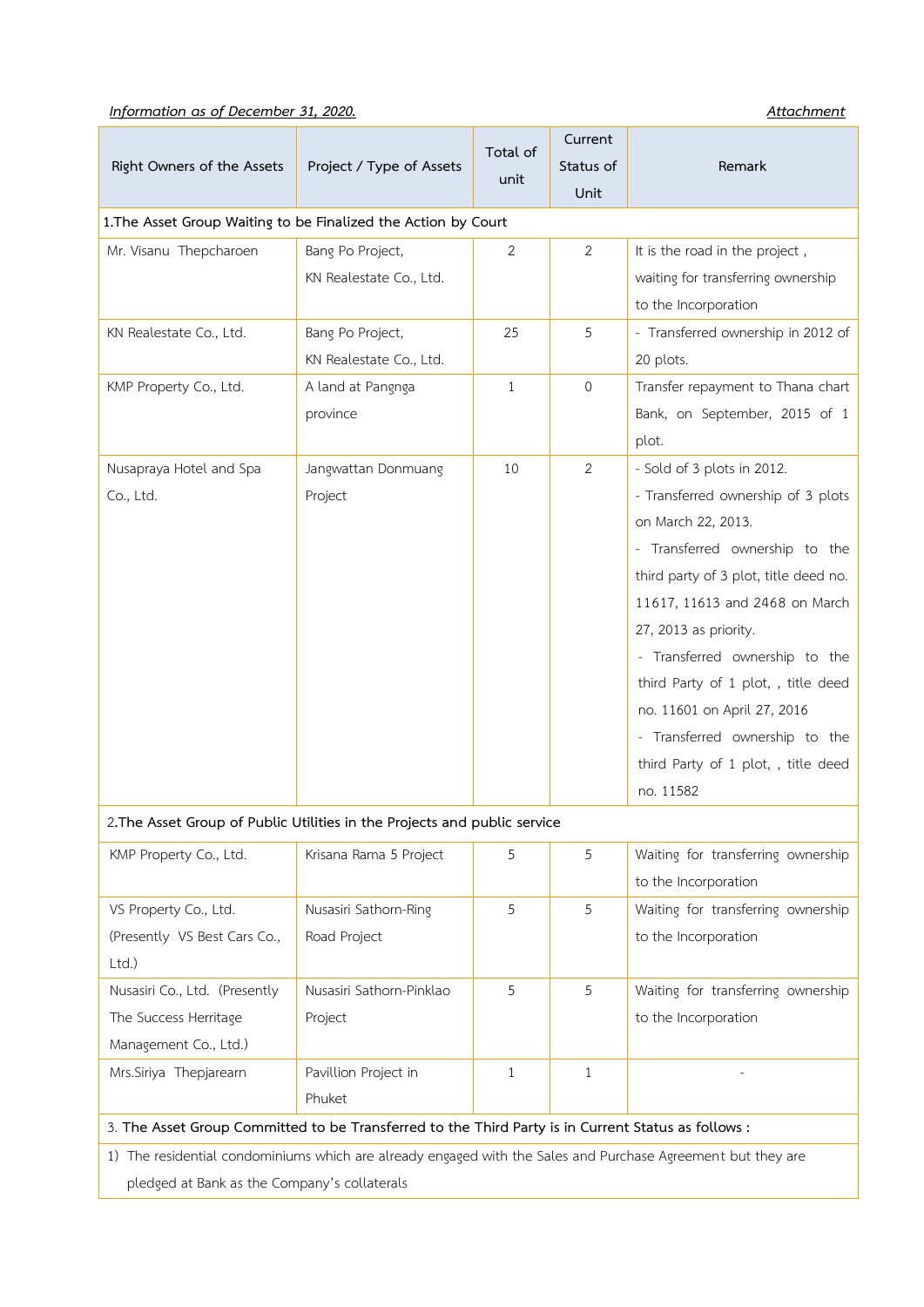| Right Owners of the Assets                                                                             | Project / Type of Assets | Total of<br>unit | Current<br>Status of | Remark                                |  |  |  |
|--------------------------------------------------------------------------------------------------------|--------------------------|------------------|----------------------|---------------------------------------|--|--|--|
|                                                                                                        |                          |                  | Unit                 |                                       |  |  |  |
| Nusasiri Grand Public                                                                                  | Nusasiri Grand Condo     | 6                | $\overline{2}$       | - Transferred ownership in 2011of     |  |  |  |
| Company Limited                                                                                        | Project                  |                  |                      | 1 unit.                               |  |  |  |
|                                                                                                        |                          |                  |                      | - Transferred ownership to the        |  |  |  |
|                                                                                                        |                          |                  |                      | third Party of 1 plot, title deed No. |  |  |  |
|                                                                                                        |                          |                  |                      | 2/352, on November 4, 2014.           |  |  |  |
|                                                                                                        |                          |                  |                      | - Transferred ownership to the        |  |  |  |
|                                                                                                        |                          |                  |                      | third Party of 1 plot, title deed No. |  |  |  |
|                                                                                                        |                          |                  |                      | 23732, on December 24, 2019.          |  |  |  |
|                                                                                                        |                          |                  |                      | - Transferred ownership to the        |  |  |  |
|                                                                                                        |                          |                  |                      | third Party of 1 plot, title deed No. |  |  |  |
|                                                                                                        |                          |                  |                      | 2/332, on December 29, 2020.          |  |  |  |
| 2) The assets used for setting off debts with creditors, such as, contractors and material suppliers   |                          |                  |                      |                                       |  |  |  |
| KMP Property Co., Ltd.                                                                                 | Krisana Rama 5 Project   | $\overline{7}$   | $\overline{0}$       | - In 2011, transferred ownership of   |  |  |  |
|                                                                                                        |                          |                  |                      | 2 plots.                              |  |  |  |
|                                                                                                        |                          |                  |                      | - In 2012, transferred ownership of   |  |  |  |
|                                                                                                        |                          |                  |                      | 2 plots.                              |  |  |  |
|                                                                                                        |                          |                  |                      | - Transferred ownership to the        |  |  |  |
|                                                                                                        |                          |                  |                      | third Party of 2 plots, title deed    |  |  |  |
|                                                                                                        |                          |                  |                      | No. 20446 and title deed No.          |  |  |  |
|                                                                                                        |                          |                  |                      | 20522, on August 20, 2014.            |  |  |  |
|                                                                                                        |                          |                  |                      | - Transferred ownership to the        |  |  |  |
|                                                                                                        |                          |                  |                      | third Party of 1 plot, title deed no. |  |  |  |
|                                                                                                        |                          |                  |                      | 20388                                 |  |  |  |
| 4. The Assets Waiting for Sale or Without Competitive Competency                                       |                          |                  |                      |                                       |  |  |  |
| 1) The condominium units in Plaza area                                                                 |                          |                  |                      |                                       |  |  |  |
| Nusasiri Grand Public                                                                                  | BMC, Nusasiri Grand      | $\overline{4}$   | $\mathbf 0$          | Transferred ownership to the          |  |  |  |
| Company limited                                                                                        | Condo Project            |                  |                      | third                                 |  |  |  |
|                                                                                                        |                          |                  |                      | Party of all units in 2011 and 2012.  |  |  |  |
| 2) The condominium units located on the different area from the company's units which is in plaza area |                          |                  |                      |                                       |  |  |  |
| Nusasiri Grand Public                                                                                  | Nusasiri Grand Condo     | 2                | 2                    |                                       |  |  |  |
| Company limited                                                                                        | Project                  |                  |                      |                                       |  |  |  |
| 3) A house at bad location (3 ways intersection)                                                       |                          |                  |                      |                                       |  |  |  |
| KMP Property Co., Ltd.                                                                                 | Krisana Rama 5 Project   | 1                | $\mathbf 0$          | Transferred ownership to the third    |  |  |  |
|                                                                                                        |                          |                  |                      | Party of 1 plot, title deed           |  |  |  |
|                                                                                                        |                          |                  |                      | no.20478                              |  |  |  |
| 5. The Assets for operating other unrelated business                                                   |                          |                  |                      |                                       |  |  |  |